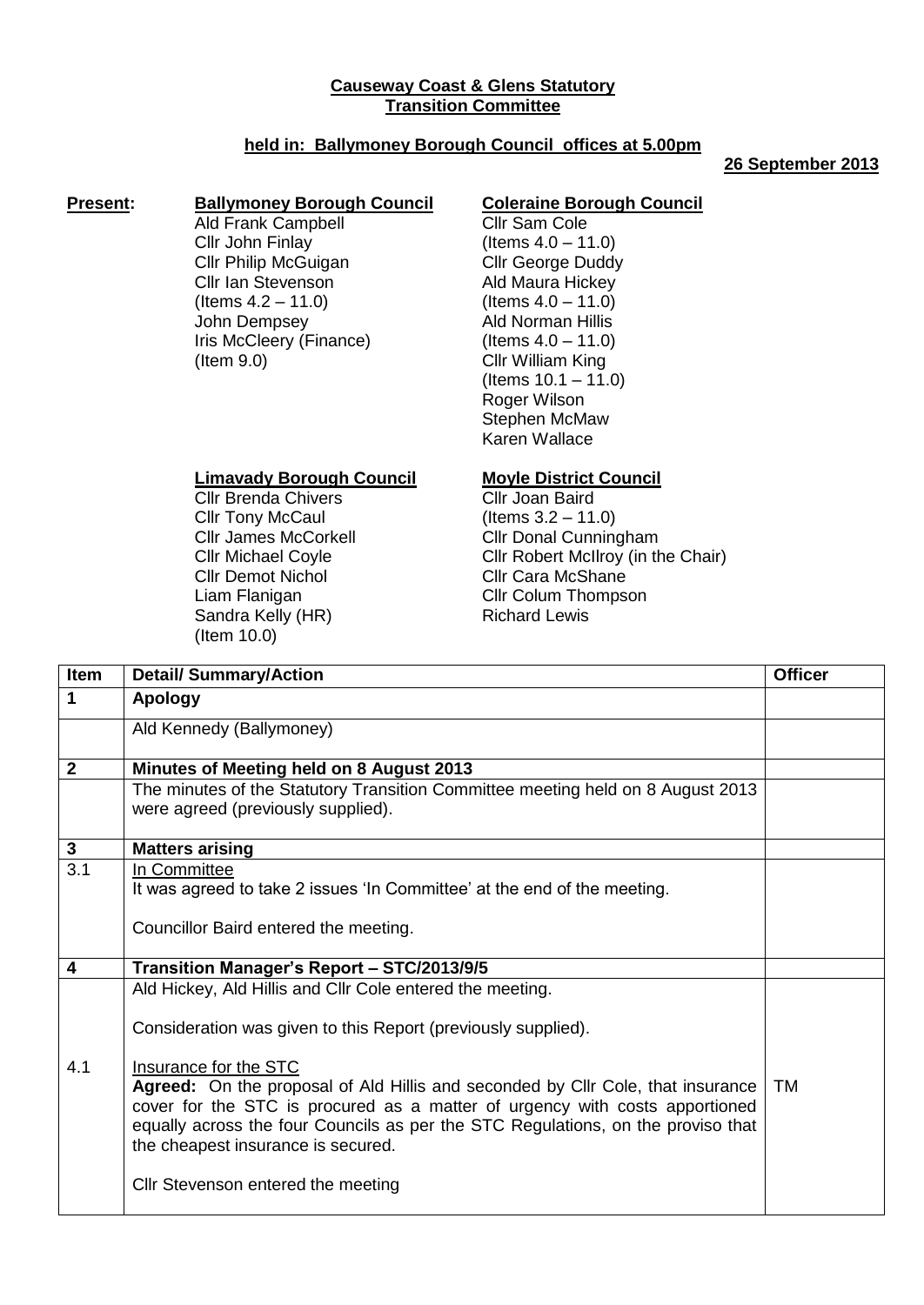|                         |                                                                                                                                                                                                                                                                                                                                                                                                                                       | STC 26.09.13 |  |  |
|-------------------------|---------------------------------------------------------------------------------------------------------------------------------------------------------------------------------------------------------------------------------------------------------------------------------------------------------------------------------------------------------------------------------------------------------------------------------------|--------------|--|--|
| 4.2                     | <b>Administration Officer</b><br>Agreed: On the proposal of Cllr McGuigan and seconded by Cllr Cunningham,<br>that subject to budget approval by the four Councils, the recruitment of an<br>Administration Officer on the basis of a secondment opportunity be trawled across<br>the Cluster Councils for a fixed term up until March 2015.                                                                                          | <b>TM</b>    |  |  |
| 4.3                     | <b>Legal Support</b><br>Agreed: That approval be given to the use of Macaulay Wray Solicitors for the<br>supply of legal advice and support as and when required.                                                                                                                                                                                                                                                                     | <b>TM</b>    |  |  |
| 5                       | DOE Guidance to Councils on the Establishment and Operation of STCs                                                                                                                                                                                                                                                                                                                                                                   |              |  |  |
|                         | Consideration was given to this DOE Guidance (previously supplied) and<br>Members noted that no recommendation could be made on this Guidance until<br>Finance Officers had met to discuss same.                                                                                                                                                                                                                                      |              |  |  |
|                         | <b>Agreed:</b> That a proposal would be presented at the next meeting when Finance<br>Officers would be available to advise.                                                                                                                                                                                                                                                                                                          | TM           |  |  |
|                         | Noted that the third tranche of Guidance and Ministerial Direction was due for<br>issue today and would be circulated to Members.                                                                                                                                                                                                                                                                                                     | K Wallace    |  |  |
| 6                       | <b>Capacity Building</b>                                                                                                                                                                                                                                                                                                                                                                                                              |              |  |  |
|                         | Clarification on costs was still awaited; proposals on this issue would be brought to<br>the next meeting.                                                                                                                                                                                                                                                                                                                            | <b>TM</b>    |  |  |
|                         | In response to a Member's request, officers would ascertain whether or not<br>available training was accredited.                                                                                                                                                                                                                                                                                                                      | <b>TM</b>    |  |  |
| $\overline{\mathbf{r}}$ | Correspondence                                                                                                                                                                                                                                                                                                                                                                                                                        |              |  |  |
| 7.1                     | <b>RTC Minutes</b><br>The Draft Note of the RTC meeting held on 8 August 2013 was noted (previously<br>supplied).                                                                                                                                                                                                                                                                                                                     |              |  |  |
|                         | An update of issues discussed at the meeting on 25 September 2013 was<br>provided by the Chairman and Mr Lewis, including:                                                                                                                                                                                                                                                                                                            |              |  |  |
|                         | Issues in relation to the appointment of Chief Executives was raised with the<br>i)<br><b>DOE Deputy Secretary;</b><br>STCs were progressing at various levels;<br>ii)<br>Expenditure controls guidance was with the Minister - this is now published;<br>iii)<br>Election legislation - Commencement Order to be laid week commencing 31<br>iv)<br>September; on track for elections on 22 May 2014;                                 |              |  |  |
|                         | The Local Government Bill was tabled at Assembly on Monday 23 September.<br>V)<br>Second Stage would be Tuesday 1 October and then to Committee stage. It<br>was expected to achieve Royal Assent in March 2014.<br>vi) ICE Programme - a brief update was given by NILGA and would be presented<br>to the Regional Governance meeting in October;<br>vii) Systems convergence - a report was being finalized to go for consultation. |              |  |  |
| 7.2                     | Local Government Staff Commission - Template Candidate Briefing Pack<br>DOE had asked for information from councils to go into the Briefing Pack. The<br>Transition Manager (TM) would liaise with HR to organize a response.                                                                                                                                                                                                         | TM/HR        |  |  |
| 8                       | <b>AOB</b>                                                                                                                                                                                                                                                                                                                                                                                                                            |              |  |  |
| 8.1                     | <b>Sub-Committee Structure</b><br>The Chairman voiced the opinion that Councillors should be at the heart of taking<br>reform forward. To this end, he proposed that leaders be nominated for each<br>Party grouping and asked for the authority of the STC for the Chair and party leads                                                                                                                                             |              |  |  |